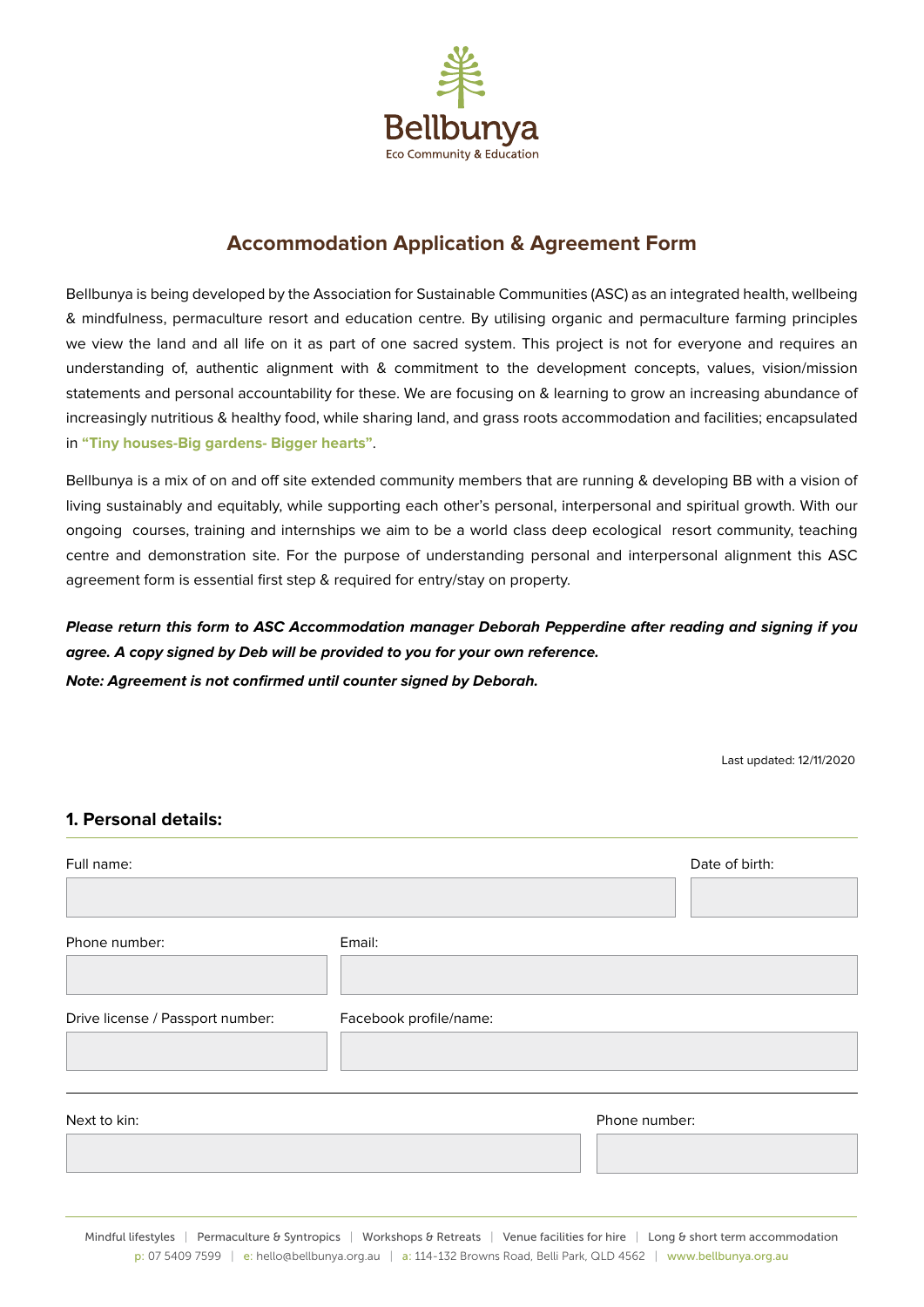

#### **If you're applying as a couple please fill the details below:**

| Partner's full name: |        | Date of birth: |
|----------------------|--------|----------------|
|                      |        |                |
| Phone number:        | Email: |                |
|                      |        |                |

#### **2. Relevant experience**

Natural Health qualifications / Skills / Services:

Permaculture and/or Syntropic course(s) / Experience: (*Please include Teacher(s), Location(s), Date(s))*

| Climates worked in: |  |  |
|---------------------|--|--|

| <b>Gardening experience</b> (please check all that apply) |                           |                     |                 |  |
|-----------------------------------------------------------|---------------------------|---------------------|-----------------|--|
| Urban                                                     | <b>Broadacre</b>          | Permaculture        | Ornamental      |  |
| Forestry                                                  | Market Garden             |                     |                 |  |
| <b>Other Skills</b> (please check all that apply)         |                           |                     |                 |  |
| Animal husbandry                                          | Communal living           | Body work / massage | <b>Building</b> |  |
| Maintenance                                               | Machinery usage           | Propagation         | Hospitality     |  |
| Restaurant /<br>Commercial kitchen                        | Alternative<br>Technology | Marketing / Sales   | Event hosting   |  |
| Admin / Finance                                           | Photography               | Writing / blogging  | <b>Music</b>    |  |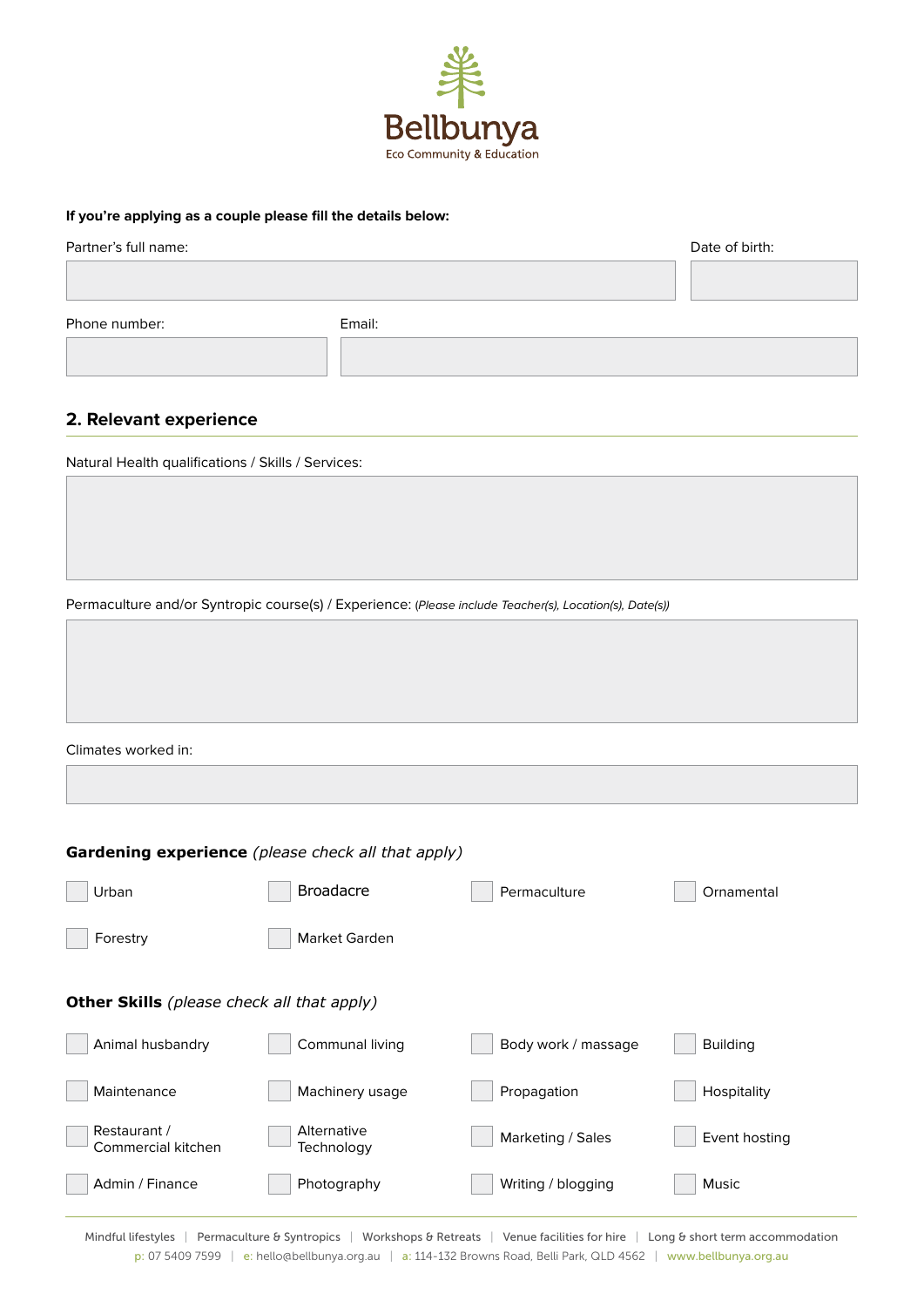

#### **Other developed skills / certifications / hobbies** *(E.g. Yoga teacher, Musician, Master/PhD, etc)*

#### **3. Dietary requirements**

Please list diet, food allergies and/or intolerances:

### **4. Stay term and details**

| Arrival date: (dd/mm/yyyy)   | Category:               | Interested in PDC?                    |
|------------------------------|-------------------------|---------------------------------------|
|                              | Volunteer               | Yes<br>No                             |
| Departure date: (dd/mm/yyyy) | Student                 | Interested in investing in Bellbunya? |
|                              | Guest                   | Yes<br>No                             |
|                              | <b>Community Member</b> |                                       |

#### **5. Personal Goals**

What are goals of your life? (*personal, social, spiritual, service business)*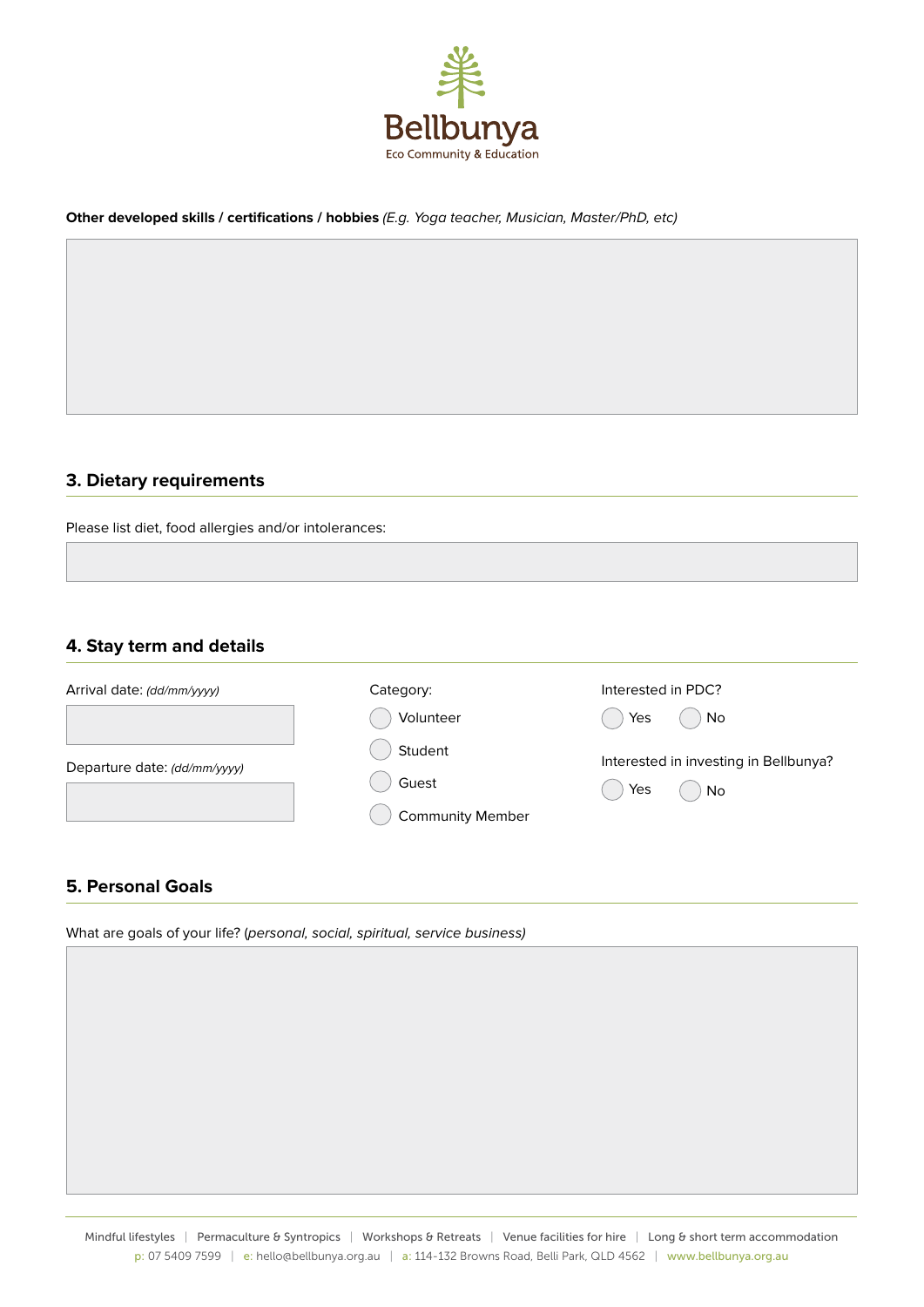

What are the goals of your stay at Bellbunya? How can Bellbunya help you reach your life goals?

Any special requirements or conditions you would like support with?

Please list any medical conditions and/or medications:

| Do you agree to a Police check? | Do you have any criminal records? |  |  |  |
|---------------------------------|-----------------------------------|--|--|--|
| Yes<br>No                       | Yes<br>No                         |  |  |  |
| Please list any convictions:    |                                   |  |  |  |

## **6. Accommodation Details**

| Accommodation type/location:                                                      |             |                     | Start date: (dd/mm/yyyy) |  |
|-----------------------------------------------------------------------------------|-------------|---------------------|--------------------------|--|
| <b>Weekly Community contribution (from Tariff Chart)</b><br>Rent $\frac{s}{2}$    | Services \$ | Community Hours (h) | Area preferred:          |  |
|                                                                                   |             |                     |                          |  |
| 2 weeks rent in advance and 4 weeks bond has been provided as a security deposit. |             |                     |                          |  |